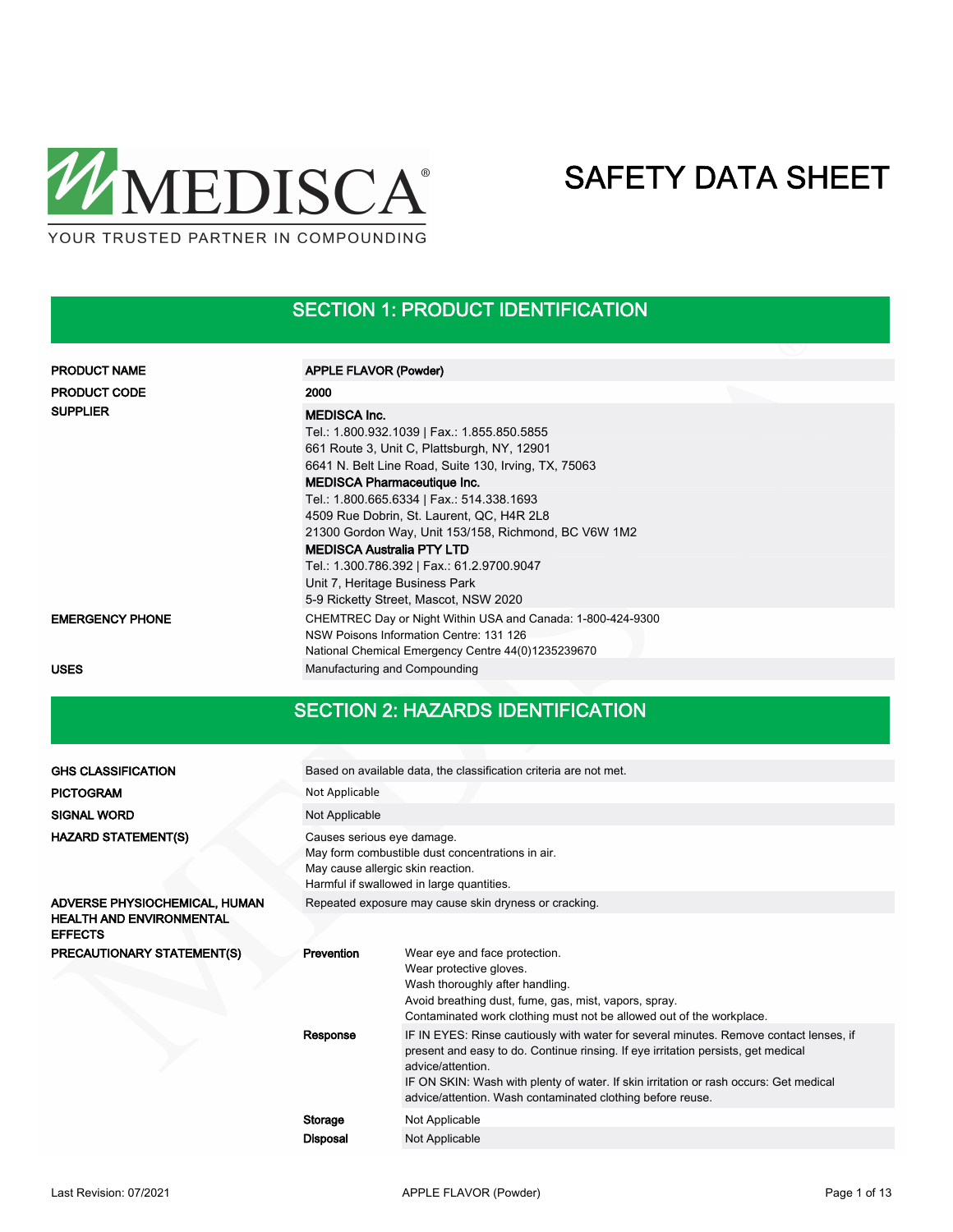

| <b>HMIS CLASSIFICATION</b> | Health Hazard |  | ammabilitv |  |
|----------------------------|---------------|--|------------|--|
|----------------------------|---------------|--|------------|--|

| mability |  |
|----------|--|
|----------|--|

Reactivity 0 0 0 Personal Protection F

### SECTION 3: COMPOSITION/INFORMATION ON INGREDIENTS

| <b>CHEMICAL NAME</b>        | Not applicable       |                   |                  |             |
|-----------------------------|----------------------|-------------------|------------------|-------------|
| <b>BOTANICAL NAME</b>       | Not applicable       |                   |                  |             |
| <b>SYNONYM</b>              | Not applicable       |                   |                  |             |
| <b>CHEMICAL FORMULA</b>     | Not applicable       |                   |                  |             |
| <b>CAS NUMBER</b>           | Not applicable       |                   |                  |             |
| <b>ALTERNATE CAS NUMBER</b> | Not applicable       |                   |                  |             |
| <b>MOLECULAR WEIGHT</b>     | Not applicable       |                   |                  |             |
| <b>COMPOSITION</b>          | <b>CHEMICAL NAME</b> | <b>CAS NUMBER</b> | <b>EC NUMBER</b> | % BY WEIGHT |
|                             | (E)-2-HEXENAL        | 6728-26-3         | 229-778-1        | $1.0 - 2.5$ |
|                             | <b>ACETALDEHYDE</b>  | 75-07-0           | 200-836-8        | $0.1 - 1.0$ |

There are no additional ingredients present which, within the current knowledge of the supplier and in the concentrations applicable, are classified as health hazards and hence require reporting in this section. NOTES **INGREDIENTS: MODIFIED FOOD STARCH, MALTODEXTRIN, ARTIFICIAL FLAVOR.** 

ACETIC ACID 64-19-7 200-580-7 0.1-1.0 n-BUTYL ALCOHOL 71-36-3 200-751-6 2.5-10 n-HEXANOL 111-27-3 203-852-3 2.5-10

### SECTION 4: FIRST-AID MEASURES

| IN CASE OF EYE CONTACT      | Flush with copious amounts of water for 15 minutes, separating eyelids with fingers. If irritation persists seek<br>medical aid. |  |  |  |
|-----------------------------|----------------------------------------------------------------------------------------------------------------------------------|--|--|--|
| IN CASE OF SKIN CONTACT     | Wash with soap & water for 15 minutes. If irritation persists seek medical aid.                                                  |  |  |  |
| <b>IF SWALLOWED</b>         | Call a physician. Wash out mouth with water. Do not induce vomiting without medical advice.                                      |  |  |  |
| <b>IF INHALED</b>           | Remove to fresh air. If not breathing, give artificial respiration. If breathing is difficult, give oxygen. Call a<br>physician  |  |  |  |
| <b>SYMPTOMS AND EFFECTS</b> | Not expected to present a significant hazard under anticipated conditions of normal use.                                         |  |  |  |

## SECTION 5: FIREFIGHTING MEASURES

| <b>SPECIFIC HAZARDS ARISING FROM</b><br><b>THE CHEMICAL</b>            | May form combustible dust concentrations in air.                                                                                                                                    |
|------------------------------------------------------------------------|-------------------------------------------------------------------------------------------------------------------------------------------------------------------------------------|
| <b>FLAMMABLE PROPERTIES</b>                                            | May be combustible at high temperature.                                                                                                                                             |
| <b>HAZARDOUS COMBUSTION PRODUCTS</b>                                   | Under fire conditions, hazardous fumes will be present.                                                                                                                             |
| <b>SUITABLE &amp; UNSUITABLE</b><br><b>EXTINGUISHING MEDIA</b>         | Small fire: dry chemical, CO <sub>2</sub> or water spray. Large fire: dry chemical, CO <sub>2</sub> , alcohol resistant foam or water<br>spray. Do not get water inside containers. |
| <b>PROTECTIVE EQUIPMENT AND</b><br><b>PRECAUTIONS FOR FIREFIGHTERS</b> | Wear self-contained breathing apparatus and protective clothing to prevent contact with skin and eyes.                                                                              |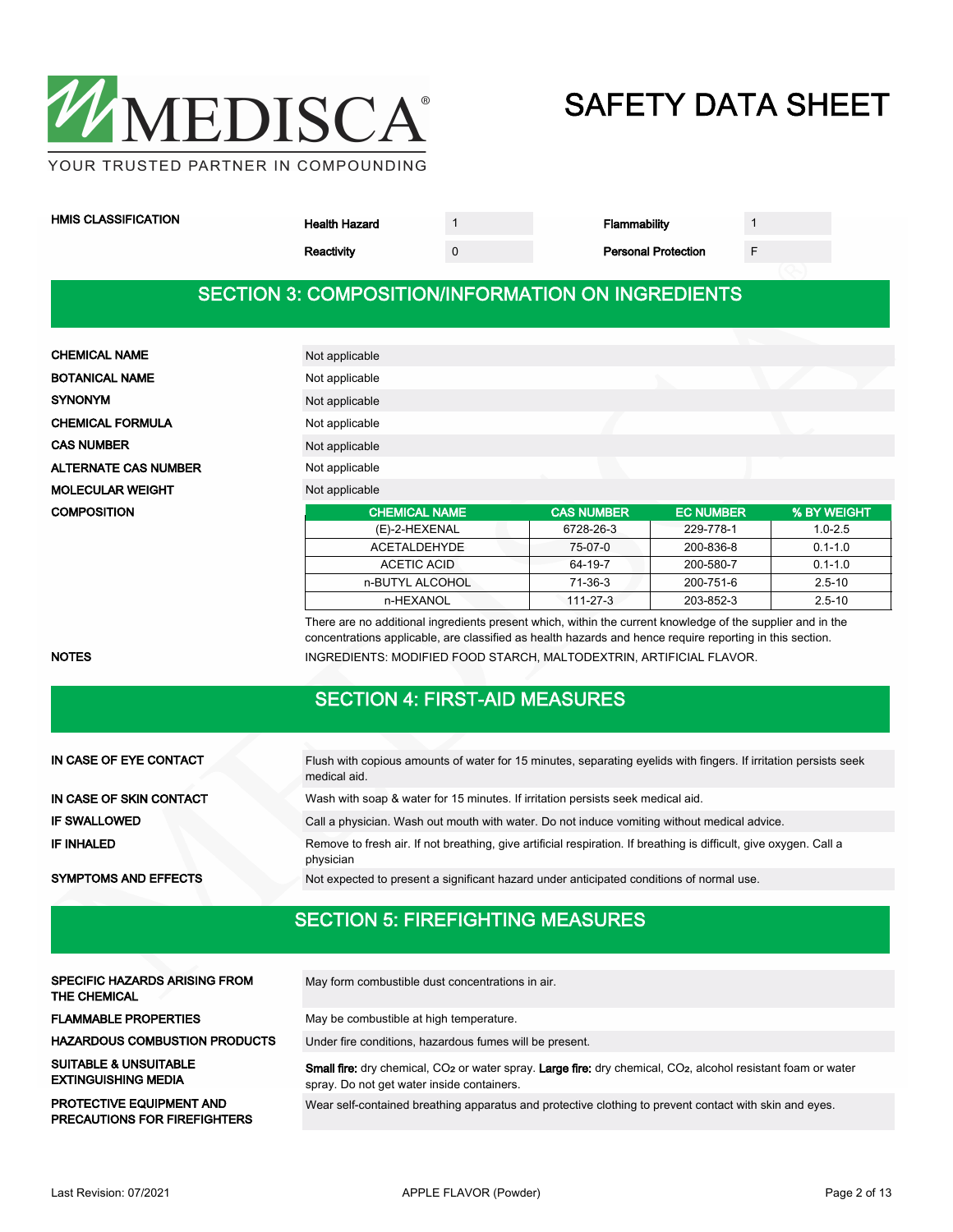

### SECTION 6: ACCIDENTAL RELEASE MEASURES

| PERSONAL PRECAUTIONS                                    | Wear respiratory protection. Avoid dust formation. Avoid breathing vapours, mist or gas. Ensure adequate<br>ventilation. Evacuate personnel to safe areas. Avoid breathing dust.                                                                                                                                                                                                                                                                                                                                                                                                                                                                    |
|---------------------------------------------------------|-----------------------------------------------------------------------------------------------------------------------------------------------------------------------------------------------------------------------------------------------------------------------------------------------------------------------------------------------------------------------------------------------------------------------------------------------------------------------------------------------------------------------------------------------------------------------------------------------------------------------------------------------------|
| <b>METHODS &amp; MATERIAL FOR</b><br><b>CONTAINMENT</b> | On land, sweep or shovel into suitable containers. Minimize generation of dust.                                                                                                                                                                                                                                                                                                                                                                                                                                                                                                                                                                     |
| <b>CLEANUP PROCEDURE</b>                                | Do not touch damaged containers or spilled material unless wearing appropriate protective clothing. Wear<br>respirator, chemical safety goggles, rubber boots and heavy rubber gloves. Stop leak if you can do it without<br>risk. Prevent entry into waterways, sewers, basements or confined areas. Shut off all sources of ignition.<br>Evacuate the area. If necessary, employ water fog to disperse the vapors. Absorb the matter with compatible<br>vermiculite or other absorbing material. Place in a suitable container and retain for disposal. Ventilate and clean<br>the affected area. Do not flush into sewerage system or to drains. |
| REFERENCE TO OTHER SECTIONS                             | See Section 7 for information on safe handling. See Section 8 for information on personal protection equipment.<br>See Section 13 for disposal information.                                                                                                                                                                                                                                                                                                                                                                                                                                                                                         |

### SECTION 7: HANDLING AND STORAGE

| <b>PRECAUTIONS FOR SAFE HANDLING</b> | Do not inhale. Avoid contact with eyes, skin and clothing. Avoid prolonged or repeated exposure. Wash<br>thoroughly after handling. Store away from incompatible materials, in a well-ventilated area. Eliminate all<br>sources of ignition. Store in accordance with local regulations. Do not store in unlabeled containers.<br>Containers that have been opened must be carefully resealed and kept upright to prevent leakage. Use<br>appropriate containment to avoid environmental contamination. |
|--------------------------------------|---------------------------------------------------------------------------------------------------------------------------------------------------------------------------------------------------------------------------------------------------------------------------------------------------------------------------------------------------------------------------------------------------------------------------------------------------------------------------------------------------------|
| <b>CONDITIONS FOR SAFE STORAGE</b>   | Store away from incompatible materials, in a well-ventilated area. Eliminate all sources of ignition. Store in<br>accordance with local regulations. Do not store in unlabeled containers. Containers that have been opened<br>must be carefully resealed and kept upright to prevent leakage. Use appropriate containment to avoid<br>environmental contamination.                                                                                                                                     |
| <b>STORAGE CONDITIONS</b>            | Store in original container, tightly sealed, protected from direct sunlight and moisture.                                                                                                                                                                                                                                                                                                                                                                                                               |
| <b>SPECIFIC END USE(S)</b>           | See Section 1                                                                                                                                                                                                                                                                                                                                                                                                                                                                                           |

### SECTION 8: EXPOSURE CONTROLS/ PERSONAL PROTECTION

### $mg/m<sup>3</sup>$  ppm | mg/m<sup>3</sup> Limit value-8 hours | Limit value-Short Term | IDLH | REL | Advisory | Notes ppm **Country** OSHA USA N/L N/L N/L N/L N/L N/L N/A N/A ACGIH USA N/L N/L N/L N/L N/L N/L N/A N/A NIOSH USA N/L N/L N/L N/L N/L N/L N/A N/A WEEL USA N/L N/L N/L N/L N/L N/L N/A N/A HSIS Australia N/L N/L N/L N/L N/L N/L N/A N/A HSE UK N/L N/L N/L N/L N/L N/L N/A N/A GESTIS Add Country N/L N/L N/L N/L N/L N/L N/L N/A N/A N/A

### Chemical Name: (E)-2-HEXENAL CAS #: 6728-26-3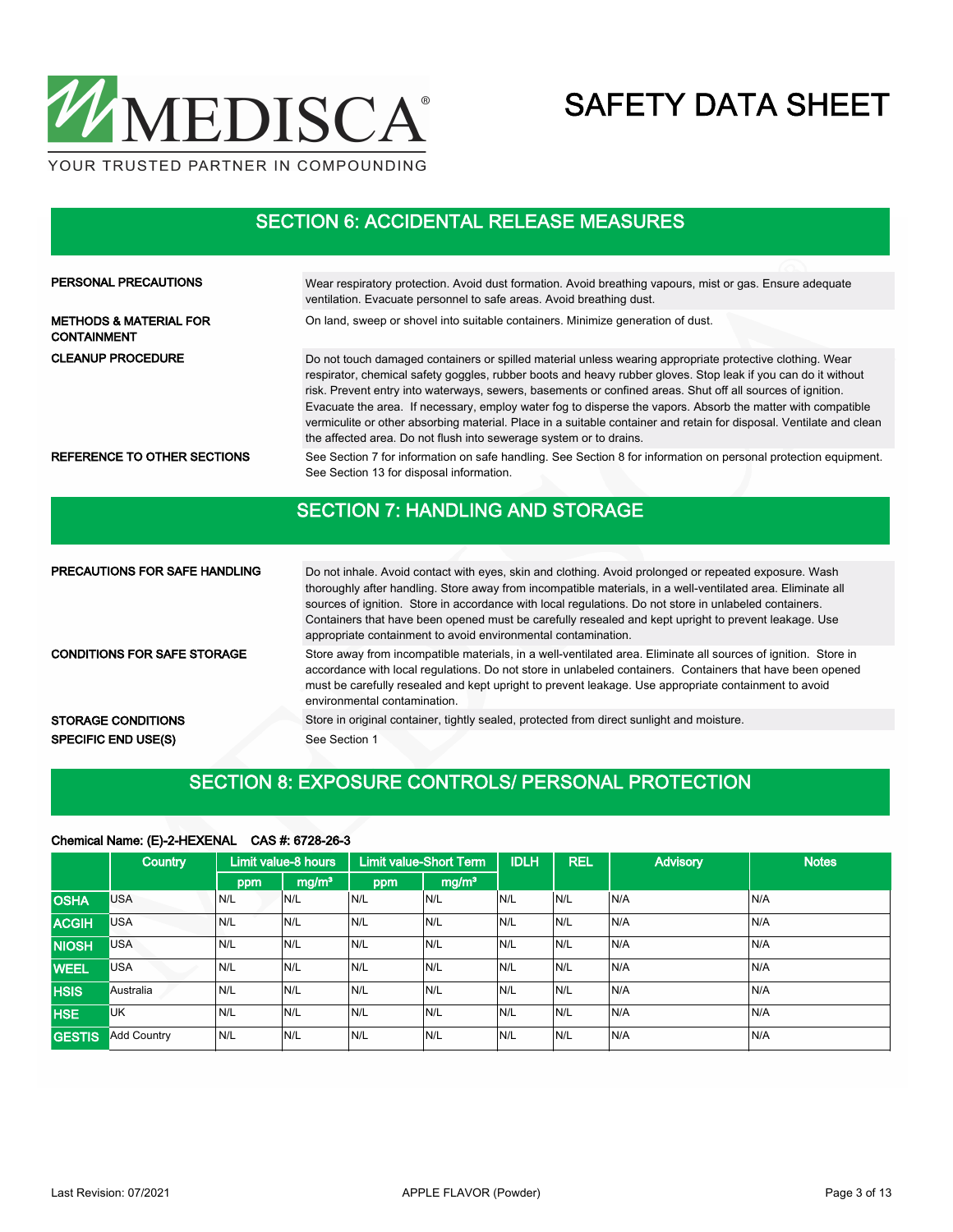

## Chemical Name: ACETALDEHYDE CAS #: 75-07-0

|               | Country        |       | Limit value-8 hours     |              | <b>Limit value-Short Term</b> | <b>IDLH</b> | <b>REL</b> | <b>Advisory</b> | <b>Notes</b>                                                                                                                                                                                                                                                                                                                                                                                                                                                                                                          |
|---------------|----------------|-------|-------------------------|--------------|-------------------------------|-------------|------------|-----------------|-----------------------------------------------------------------------------------------------------------------------------------------------------------------------------------------------------------------------------------------------------------------------------------------------------------------------------------------------------------------------------------------------------------------------------------------------------------------------------------------------------------------------|
|               |                | ppm   | mg/m <sup>3</sup>       | ppm          | mg/m <sup>3</sup>             |             |            |                 |                                                                                                                                                                                                                                                                                                                                                                                                                                                                                                                       |
| <b>OSHA</b>   | <b>USA</b>     | 200   | 360                     | N/L          | N/L                           | N/L         | N/L        | N/A             | N/A                                                                                                                                                                                                                                                                                                                                                                                                                                                                                                                   |
| <b>ACGIH</b>  | <b>USA</b>     | N/L   | N/L                     | 25           | N/L                           | N/L         | N/L        | N/A             | N/A                                                                                                                                                                                                                                                                                                                                                                                                                                                                                                                   |
| <b>NIOSH</b>  | <b>USA</b>     | 18    | N/L                     | N/L          | N/L                           | N/L         | N/L        | N/A             | LOQ                                                                                                                                                                                                                                                                                                                                                                                                                                                                                                                   |
| <b>WEEL</b>   | <b>USA</b>     | N/L   | N/L                     | N/L          | N/L                           | N/L         | N/L        | N/A             | N/A                                                                                                                                                                                                                                                                                                                                                                                                                                                                                                                   |
| <b>HSIS</b>   | Australia      | 20    | 36                      | 50           | 91                            | N/L         | N/L        | N/A             | N/A                                                                                                                                                                                                                                                                                                                                                                                                                                                                                                                   |
| <b>HSE</b>    | <b>UK</b>      | 20    | 37                      | 50(1)        | 92(1)                         | N/L         | N/L        | N/A             | (1) 15 minutes averge value                                                                                                                                                                                                                                                                                                                                                                                                                                                                                           |
| <b>GESTIS</b> | Austria        | 50    | 90                      | 50           | 90                            | N/L         | N/L        | N/A             | N/A                                                                                                                                                                                                                                                                                                                                                                                                                                                                                                                   |
| <b>GESTIS</b> | Belgium        | 25(1) | 46(1)                   | N/L          | N/L                           | N/L         | N/L        | N/A             | (1) Additional indication "M"<br>means that irritation occurs<br>when the exposure exceeds<br>the limit value or there is a<br>risk of acute poisoning. The<br>work process must be<br>designed in such a way that<br>the exposure never exceeds<br>the limit value. For<br>evaluation, the sampled<br>period should be as short as<br>possible. However, the<br>sampled period shall be long<br>enough to perform a reliable<br>measurement. The<br>measured result shall be<br>related to the considered<br>period. |
| <b>GESTIS</b> | Canada-Ontario | N/L   | N/L                     | 25(1)        | N/L                           | N/L         | N/L        | N/A             | (1) Ceiling limit value                                                                                                                                                                                                                                                                                                                                                                                                                                                                                               |
| <b>GESTIS</b> | Canada-Quebec  | N/L   | N/L                     | 25(1)        | 45(1)                         | N/L         | N/L        | N/A             | (1) Ceiling limit value                                                                                                                                                                                                                                                                                                                                                                                                                                                                                               |
| <b>GESTIS</b> | Denmark        | 25    | 45                      | 25(1)        | 45(1)                         | N/L         | N/L        | N/A             | (1) Ceiling limit value                                                                                                                                                                                                                                                                                                                                                                                                                                                                                               |
| <b>GESTIS</b> | Finland        | N/L   | N/L                     | 25(1)        | 46(1)                         | N/L         | N/L        | N/A             | (1) 15 minutes average<br>value                                                                                                                                                                                                                                                                                                                                                                                                                                                                                       |
| <b>GESTIS</b> | France         | 100   | 180                     | N/L          | N/L                           | N/L         | N/L        | N/A             | N/A                                                                                                                                                                                                                                                                                                                                                                                                                                                                                                                   |
| <b>GESTIS</b> | Germany-AGS    | 50    | 91                      | 50(1) 100(2) | 91(1) 182(2)                  | N/L         | N/L        | N/A             | (1) 15 minutes average<br>value (2) Ceiling limit value                                                                                                                                                                                                                                                                                                                                                                                                                                                               |
| <b>GESTIS</b> | Germany-DFG    | 50    | 91                      | 50(1)(2)     | 91(1)(2)                      | N/L         | N/L        | N/A             | (1) 15 minutes average<br>value (2) A momentary value<br>of 100 ml/m <sup>3</sup> (180mg/m <sup>3</sup> )<br>should not be exceeded.                                                                                                                                                                                                                                                                                                                                                                                  |
| <b>GESTIS</b> | Hungary        | N/L   | 25                      | N/L          | 25                            | N/L         | N/L        | N/A             | N/A                                                                                                                                                                                                                                                                                                                                                                                                                                                                                                                   |
| <b>GESTIS</b> | Ireland        | N/L   | $\mathsf{N}/\mathsf{L}$ | 25(1)        | 45(1)                         | N/L         | N/L        | N/A             | (1) 15 minutes average<br>value                                                                                                                                                                                                                                                                                                                                                                                                                                                                                       |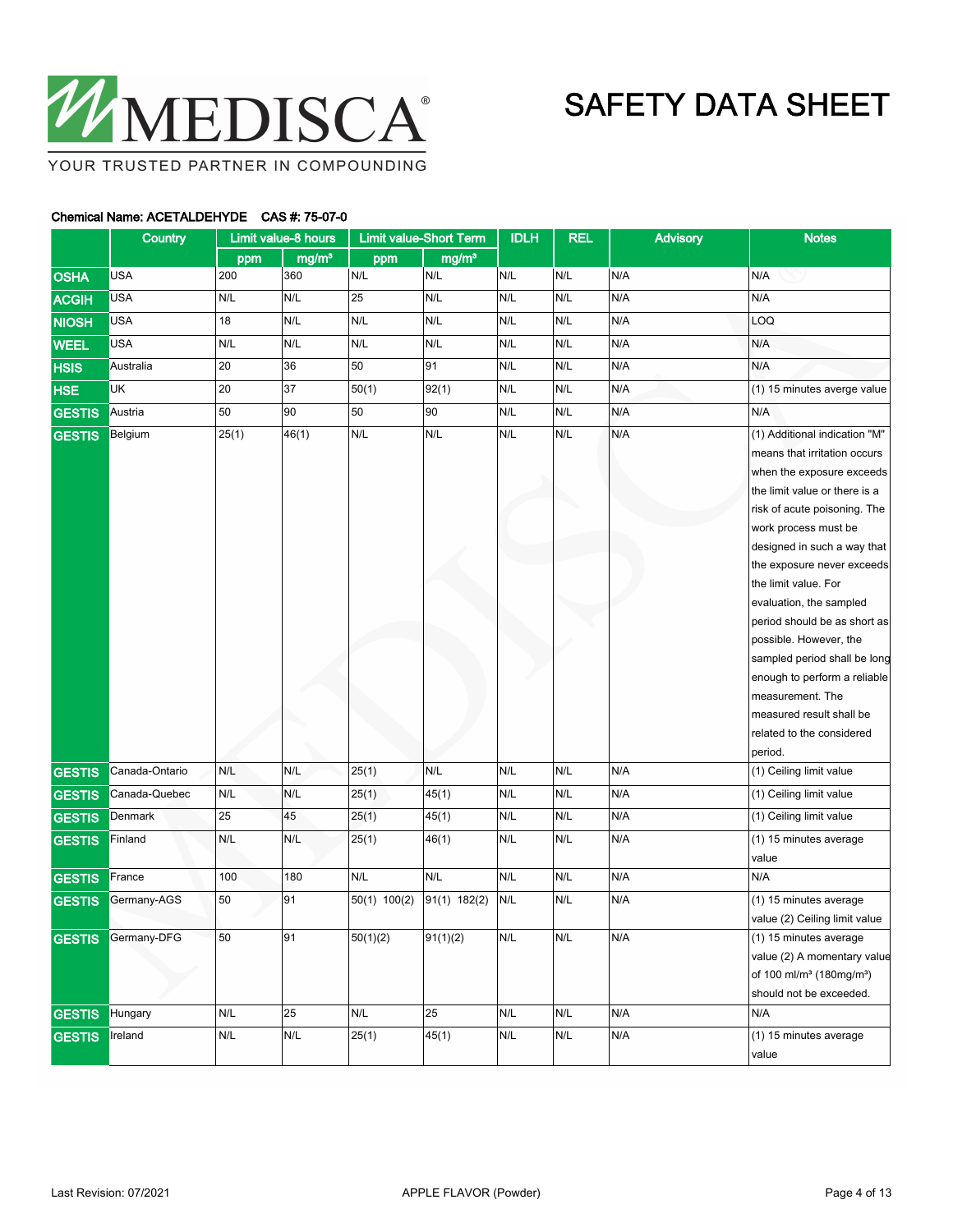

YOUR TRUSTED PARTNER IN COMPOUNDING

| <b>GESTIS</b> | Japan (JSOH)    | 50(1) | 90(1) | N/L    | N/L    | N/L | N/L | N/A | (1) Occupational exposure      |
|---------------|-----------------|-------|-------|--------|--------|-----|-----|-----|--------------------------------|
|               |                 |       |       |        |        |     |     |     | limit ceiling: Reference value |
|               |                 |       |       |        |        |     |     |     | to the maximal exposure        |
|               |                 |       |       |        |        |     |     |     | concentration of the           |
|               |                 |       |       |        |        |     |     |     | substance during a working     |
|               |                 |       |       |        |        |     |     |     | day                            |
| <b>GESTIS</b> | Latvia          | N/L   | 5     | N/L    | N/L    | N/L | N/L | N/A | N/A                            |
| <b>GESTIS</b> | New Zealand     | N/L   | N/L   | 20(1)  | 36(1)  | N/L | N/L | N/A | (1) Ceiling limit value        |
| <b>GESTIS</b> | Norway          | 25    | 45    | N/L    | N/L    | N/L | N/L | N/A | N/A                            |
| <b>GESTIS</b> | China           | N/L   | N/L   | N/L    | 45(1)  | N/L | N/L | N/A | (1) Ceiling limit value        |
| <b>GESTIS</b> | Poland          | N/L   | 5     | N/L    | 45(1)  | N/L | N/L | N/A | (1) Ceiling limit value        |
| <b>GESTIS</b> | Romania         | 50    | 90    | 100(1) | 180(1) | N/L | N/L | N/A | (1) 15 minutes average         |
|               |                 |       |       |        |        |     |     |     | value                          |
| <b>GESTIS</b> | Singapore       | N/L   | N/L   | 25     | 45     | N/L | N/L | N/A | N/A                            |
| <b>GESTIS</b> | South Korea     | 50    | 90    | 150    | 270    | N/L | N/L | N/A | N/A                            |
| <b>GESTIS</b> | Spain           | N/L   | N/L   | 25     | 46     | N/L | N/L | N/A | N/A                            |
| <b>GESTIS</b> | Sweden          | 25    | 45    | 50(1)  | 90(1)  | N/L | N/L | N/A | (1) 15 minutes average         |
|               |                 |       |       |        |        |     |     |     | value                          |
| <b>GESTIS</b> | Switzerland     | 50    | 90    | 50     | 90     | N/L | N/L | N/A | N/A                            |
| <b>GESTIS</b> | The Netherlands | N/L   | 37    | N/L    | 92     | N/L | N/L | N/A | N/A                            |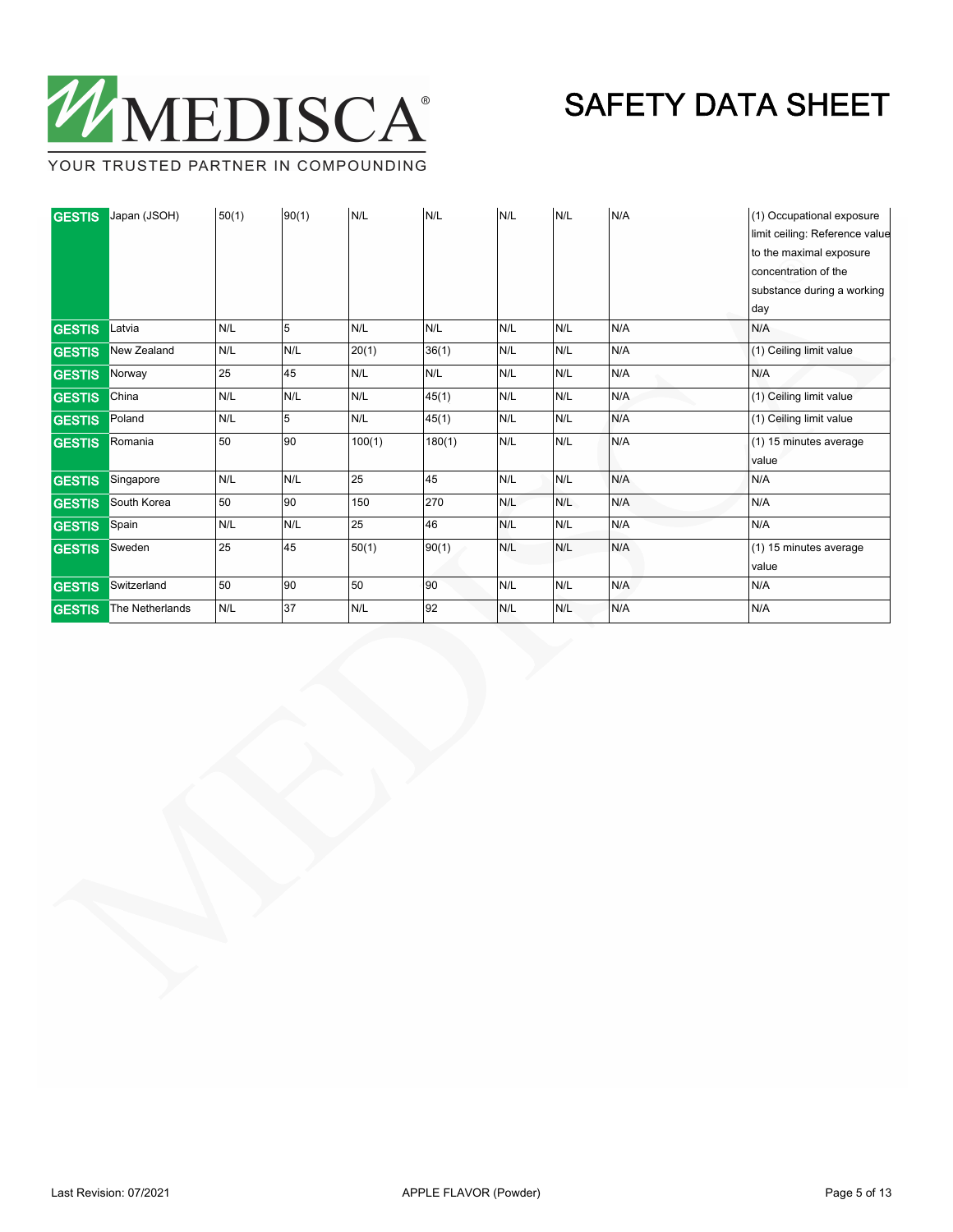

### Chemical Name: ACETIC ACID CAS #: 64-19-7

|               | <b>Country</b> |        | Limit value-8 hours |          | <b>Limit value-Short Term</b> | <b>IDLH</b> | <b>REL</b> | <b>Advisory</b> | <b>Notes</b>                                                                                              |
|---------------|----------------|--------|---------------------|----------|-------------------------------|-------------|------------|-----------------|-----------------------------------------------------------------------------------------------------------|
|               |                | ppm    | mg/m <sup>3</sup>   | ppm      | mg/m <sup>3</sup>             |             |            |                 |                                                                                                           |
| <b>OSHA</b>   | <b>USA</b>     | 10     | 25                  | N/L      | N/L                           | N/L         | N/L        | N/A             | N/A                                                                                                       |
| <b>ACGIH</b>  | <b>USA</b>     | 10     | N/L                 | 15       | N/L                           | N/L         | N/L        | N/A             | N/A                                                                                                       |
| <b>NIOSH</b>  | <b>USA</b>     | 10     | 25                  | 15(1)    | 37(1)                         | N/L         | N/L        | N/A             | (1) 15 minutes average<br>value                                                                           |
| <b>WEEL</b>   | <b>USA</b>     | N/L    | N/L                 | N/L      | N/L                           | N/L         | N/L        | N/A             | N/A                                                                                                       |
| <b>HSIS</b>   | Australia      | 10     | 25                  | 15       | 37                            | N/L         | N/L        | N/A             | N/A                                                                                                       |
| <b>HSE</b>    | <b>UK</b>      | 10     | 25                  | 20(1)    | 50(1)                         | N/L         | N/L        | N/A             | (1) 15 minutes average<br>value                                                                           |
| <b>GESTIS</b> | Austria        | 10(1)  | 25(1)               | 20(1)(2) | 50(1)                         | N/L         | N/L        | N/A             | (1) Indicative Occupational<br>Exposure Limit Values,<br>proposual (2) Ceiling limit<br>value (5 minutes) |
| <b>GESTIS</b> | Belgium        | 10     | 25                  | 15(1)    | 38(1)                         | N/L         | N/L        | N/A             | (1) 15 minutes average                                                                                    |
|               |                |        |                     |          |                               |             |            |                 | value                                                                                                     |
| <b>GESTIS</b> | Canada-Ontario | 10     | N/L                 | 15       | N/L                           | N/L         | N/L        | N/A             | N/A                                                                                                       |
| <b>GESTIS</b> | Canada-Quebec  | 10     | 25                  | 15       | 37                            | N/L         | N/L        | N/A             | N/A                                                                                                       |
| <b>GESTIS</b> | Denmark        | 10     | 25                  | 20       | 50                            | N/L         | N/L        | N/A             | N/A                                                                                                       |
| <b>GESTIS</b> | European Union | 10     | 25                  | 20(1)    | $\overline{50(1)}$            | N/L         | N/L        | N/A             | (1) 15 minutes average<br>value ; Indicative<br>Occupational Exposure Limit<br>Value (IOELV)              |
| <b>GESTIS</b> | Finland        | 5      | 13                  | 10(1)    | 25(1)                         | N/L         | N/L        | N/A             | (1) 15 minutes average valu                                                                               |
| <b>GESTIS</b> | France         | $10$   | 25                  | 20(1)    | 50(1)                         | N/L         | N/L        | N/A             | (1) 15 minutes average<br>value                                                                           |
| <b>GESTIS</b> | Germany(AGS)   | 10     | 25                  | 20(1)    | 50(1)                         | N/L         | N/L        | N/A             | (1) 15 minutes average<br>value                                                                           |
| <b>GESTIS</b> | Germany(DFG)   | 10     | 25                  | 20(1)    | 50(1)                         | N/L         | N/L        | N/A             | (1) 15 minutes average<br>value                                                                           |
| <b>GESTIS</b> | Hungary        | N/L    | 25                  | N/L      | 25                            | N/L         | N/L        | N/A             | N/A                                                                                                       |
| <b>GESTIS</b> | Ireland        | 10     | 25                  | 20(1)    | 50(1)                         | N/L         | N/L        | N/A             | (1) 15 minutes average<br>value                                                                           |
| <b>GESTIS</b> | Italy          | 10     | 25                  | 20(1)    | 50(1)                         | N/L         | N/L        | N/A             | (1) 15 minutes average<br>value                                                                           |
| <b>GESTIS</b> | Japan (JSOH)   | 10     | 25                  | N/L      | N/L                           | N/L         | N/L        | N/A             | N/A                                                                                                       |
| <b>GESTIS</b> | Latvia         | 10     | 25                  | 20(1)    | 50(1)                         | N/L         | N/L        | N/A             | (1) 15 minutes average<br>value                                                                           |
| <b>GESTIS</b> | New Zealand    | 10     | 25                  | 15       | 37                            | N/L         | N/L        | N/A             | N/A                                                                                                       |
| <b>GESTIS</b> | Norway         | $10\,$ | 25                  | 20(1)    | $\sqrt{50(1)}$                | N/L         | N/L        | N/A             | (1) 15 minutes average<br>value                                                                           |
| <b>GESTIS</b> | China          | N/L    | 10                  | N/L      | 20(1)                         | N/L         | N/L        | N/A             | (1) 15 minutes average<br>value                                                                           |
| <b>GESTIS</b> | Poland         | N/L    | 25                  | N/L      | 50(1)                         | N/L         | N/L        | N/A             | (1) 15 minutes average<br>value                                                                           |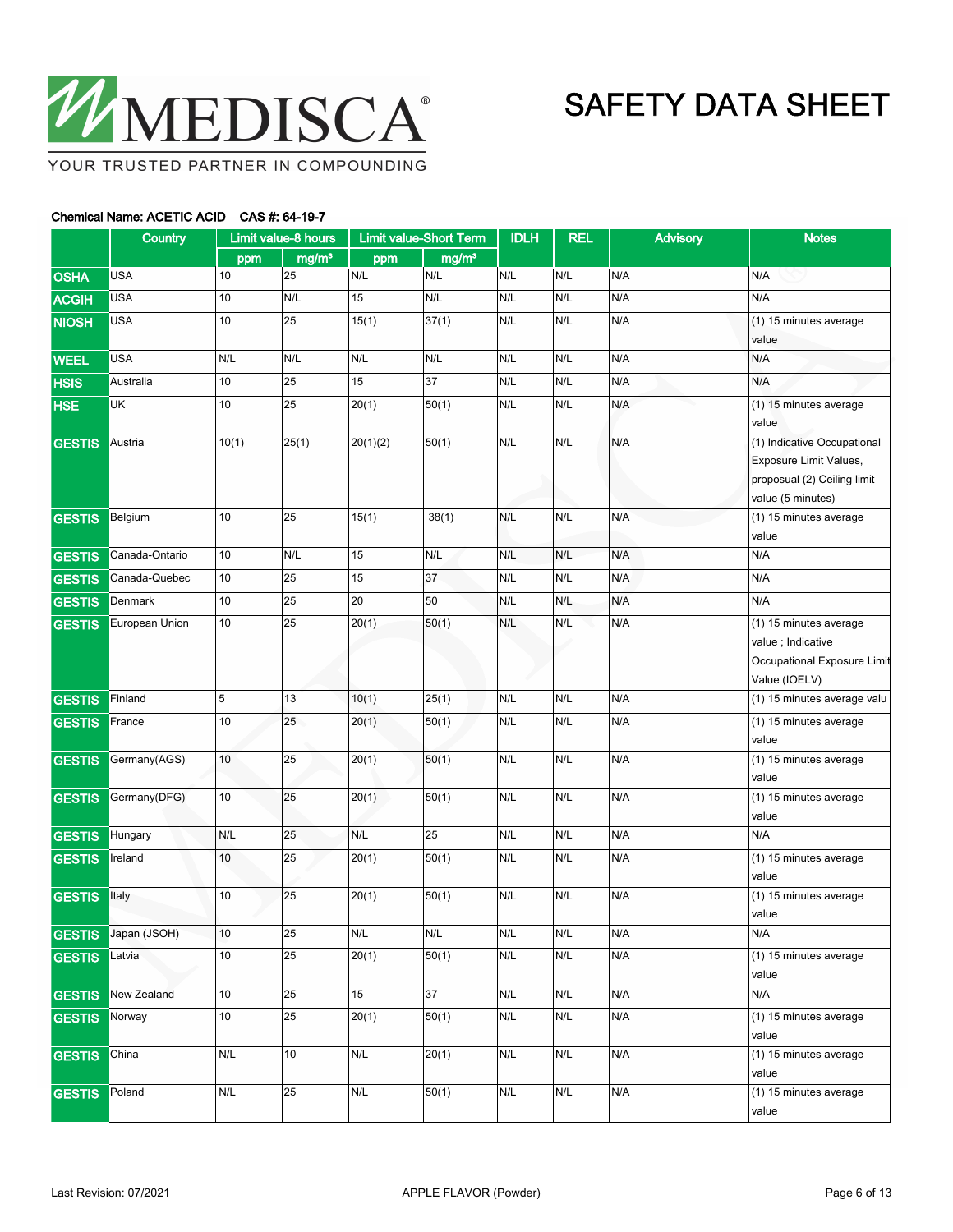

YOUR TRUSTED PARTNER IN COMPOUNDING

| <b>GESTIS</b> | Romania     | 10  | 25    | 20(1) | 50(1) | N/L  | IN/L | N/A | (1) 15 minutes average   |
|---------------|-------------|-----|-------|-------|-------|------|------|-----|--------------------------|
|               |             |     |       |       |       |      |      |     | <i>value</i>             |
| <b>GESTIS</b> | Singapore   | 10  | 25    | 15    | 37    | IN/L | N/L  | N/A | N/A                      |
| <b>GESTIS</b> | South Korea | 10  | 25    | 15    | 37    | N/L  | N/L  | N/A | N/A                      |
| <b>GESTIS</b> | Spain       | 10  | 25    | 20(1) | 50(1) | N/L  | N/L  | N/A | (1) 15 minutes average   |
|               |             |     |       |       |       |      |      |     | value VLI                |
| <b>GESTIS</b> | Sweden      | . 5 | ี่ 13 | 10(1) | 25(1) | N/L  | IN/L | N/A | $(1)$ 15 minutes average |
|               |             |     |       |       |       |      |      |     | value                    |
| <b>GESTIS</b> | Switzerland | 10  | 25    | 20    | 50    | N/L  | N/L  | N/A | N/A                      |
|               |             |     |       |       |       |      |      |     |                          |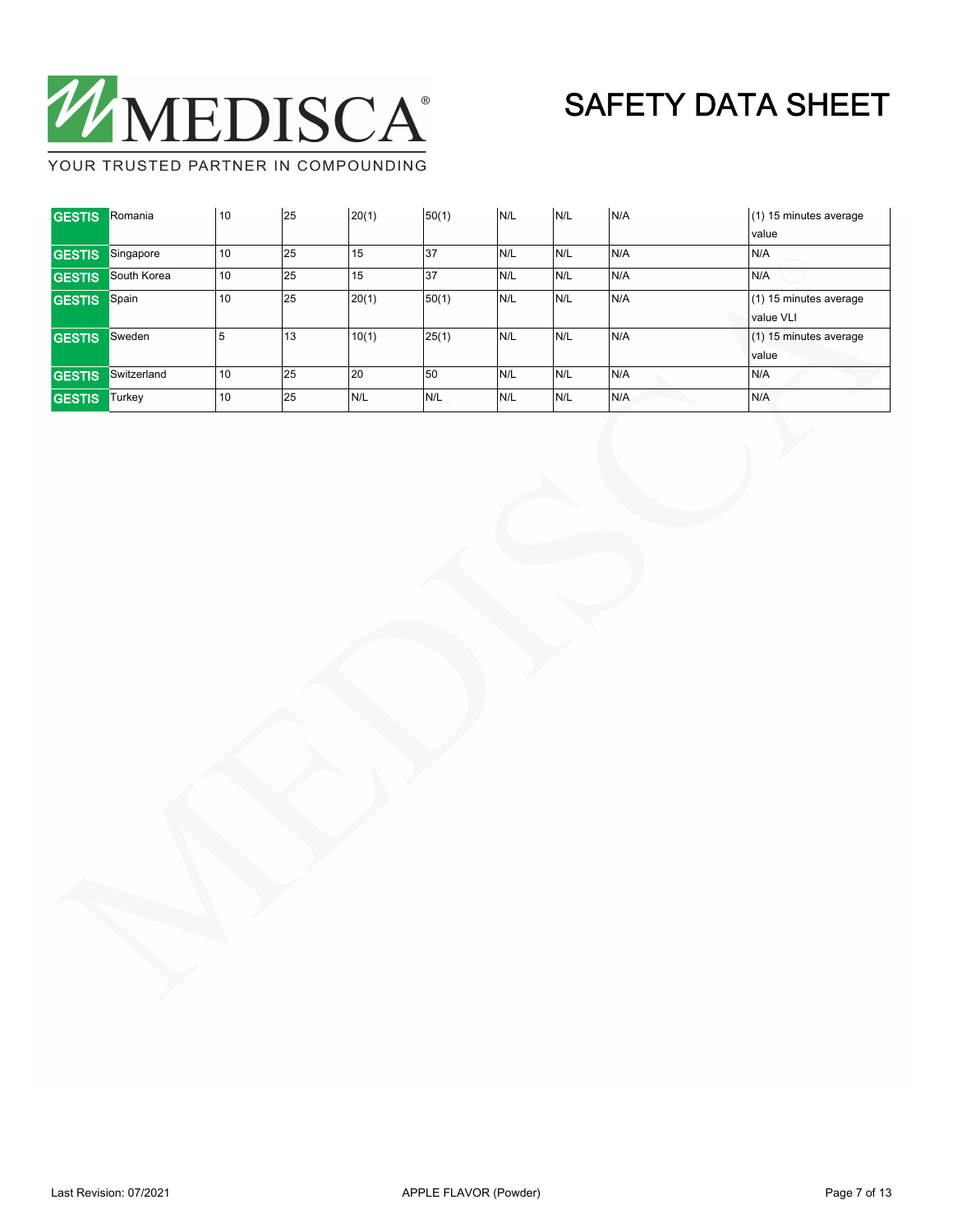

|               | Country        |        | Limit value-8 hours | <b>Limit value-Short Term</b> |                   | <b>IDLH</b> | <b>REL</b> | <b>Advisory</b> | <b>Notes</b>                                                                                                                                        |
|---------------|----------------|--------|---------------------|-------------------------------|-------------------|-------------|------------|-----------------|-----------------------------------------------------------------------------------------------------------------------------------------------------|
|               |                | ppm    | mg/m <sup>3</sup>   | ppm                           | mg/m <sup>3</sup> |             |            |                 |                                                                                                                                                     |
| <b>OSHA</b>   | <b>USA</b>     | 100    | 300                 | N/L                           | N/L               | N/L         | N/L        | N/A             | N/A                                                                                                                                                 |
| <b>ACGIH</b>  | <b>USA</b>     | 20     | N/L                 | N/L                           | N/L               | N/L         | N/L        | N/A             | N/A                                                                                                                                                 |
| <b>NIOSH</b>  | <b>USA</b>     | N/L    | N/L                 | 50(1)                         | 150(1)            | N/L         | N/L        | N/A             | (1) Ceiling limit value                                                                                                                             |
| <b>WEEL</b>   | <b>USA</b>     | N/L    | N/L                 | N/L                           | N/L               | N/L         | N/L        | N/A             | N/A                                                                                                                                                 |
| <b>HSIS</b>   | Australia      | N/L    | N/L                 | 50(1)                         | 152(1)            | N/L         | N/L        | N/A             | (1) Ceiling limit value                                                                                                                             |
| <b>HSE</b>    | UK             | N/L    | N/L                 | 50                            | 154               | N/L         | N/L        | N/A             | N/A                                                                                                                                                 |
| <b>GESTIS</b> | Austria        | 50     | 150                 | 200                           | 600               | N/L         | N/L        | N/A             | N/A                                                                                                                                                 |
| <b>GESTIS</b> | Belgium        | 20     | 62                  | N/L                           | N/L               | N/L         | N/L        | N/A             | N/A                                                                                                                                                 |
| <b>GESTIS</b> | Canada-Ontario | 20     | N/L                 | N/L                           | N/L               | N/L         | N/L        | N/A             | N/A                                                                                                                                                 |
| <b>GESTIS</b> | Canada-Quebec  | N/L    | N/L                 | 50(1)(2)                      | 152(1)(2)         | N/L         | N/L        | N/A             | (1) Skin (2) Ceiling limit                                                                                                                          |
|               |                |        |                     |                               |                   |             |            |                 | value                                                                                                                                               |
| <b>GESTIS</b> | Denmark        | 50(1)  | 150(1)              | 50(1)(2)                      | 150(1)(2)         | N/L         | N/L        | N/A             | (1) Skin (2) Ceiling limit                                                                                                                          |
|               |                |        |                     |                               |                   |             |            |                 | value                                                                                                                                               |
| <b>GESTIS</b> | Finland        | 50     | 150                 | 75(1)                         | 230(1)            | N/L         | N/L        | N/A             | (1) 15 minutes average                                                                                                                              |
|               | France         | N/L    | N/L                 | 50                            | 150               | N/L         | N/L        | N/A             | value<br>N/A                                                                                                                                        |
| <b>GESTIS</b> |                |        |                     |                               |                   |             |            |                 |                                                                                                                                                     |
| <b>GESTIS</b> | Germany (AGS)  | 100    | 310                 | 100(1)                        | 310(1)            | N/L         | N/L        | N/A             | (1) 15 minutes average<br>value                                                                                                                     |
| <b>GESTIS</b> | Germany (DFG)  | 100    | 310                 | 100(1)                        | 310(1)            | N/L         | N/L        | N/A             | (1) 15 minutes average<br>value                                                                                                                     |
| <b>GESTIS</b> | Hungary        | N/L    | 45                  | N/L                           | 90                | N/L         | N/L        | N/A             | N/A                                                                                                                                                 |
| <b>GESTIS</b> | Ireland        | 20     | N/L                 | N/L                           | N/L               | N/L         | N/L        | N/A             | N/A                                                                                                                                                 |
| <b>GESTIS</b> | Japan (MHLW)   | 25     | N/L                 | N/L                           | N/L               | N/L         | N/L        | N/A             | N/A                                                                                                                                                 |
| <b>GESTIS</b> | Japan (JSOH)   | 50(1)  | 150(1)              | N/L                           | N/L               | N/L         | N/L        | N/A             | (1) Occupational exposure<br>limit ceiling: Reference value<br>to the maximal exposure<br>concentration of the<br>substance during a working<br>day |
| <b>GESTIS</b> | Latvia         | N/L    | 10                  | N/L                           | N/L               | N/L         | N/L        | N/A             | N/A                                                                                                                                                 |
| <b>GESTIS</b> | New Zealand    | N/L    | N/L                 | 50(1)                         | 150(1)            | N/L         | N/L        | N/A             | (1) Ceiling limit value                                                                                                                             |
| <b>GESTIS</b> | Norway         | N/L    | N/L                 | 25(1)(2)                      | 75(1)(2)          | N/L         | N/L        | N/A             | (1) Skin (2) Ceiling limit<br>value                                                                                                                 |
| <b>GESTIS</b> | China          | N/L    | 100                 | N/L                           | N/L               | N/L         | N/L        | N/A             | $\mathsf{N}/\mathsf{A}$                                                                                                                             |
| <b>GESTIS</b> | Poland         | N/L    | 50                  | N/L                           | N/L               | N/L         | N/L        | N/A             | N/A                                                                                                                                                 |
| <b>GESTIS</b> | Romania        | 33     | 100                 | 66(1)                         | 200(1)            | N/L         | N/L        | N/A             | (1) 15 minutes average                                                                                                                              |
|               |                |        |                     |                               |                   |             |            |                 | value                                                                                                                                               |
| <b>GESTIS</b> | Singapore      | N/L    | N/L                 | 50                            | 152               | N/L         | N/L        | N/A             | N/A                                                                                                                                                 |
| <b>GESTIS</b> | South Korea    | $20\,$ | 60                  | N/L                           | N/L               | N/L         | N/L        | N/A             | N/A                                                                                                                                                 |
| <b>GESTIS</b> | Spain          | 20     | 61                  | 50                            | 154               | N/L         | N/L        | N/A             | N/A                                                                                                                                                 |
| <b>GESTIS</b> | Sweden         | 15     | 45                  | 30(1)                         | 90(1)             | N/L         | N/L        | N/A             | (1) 15 minutes average<br>value                                                                                                                     |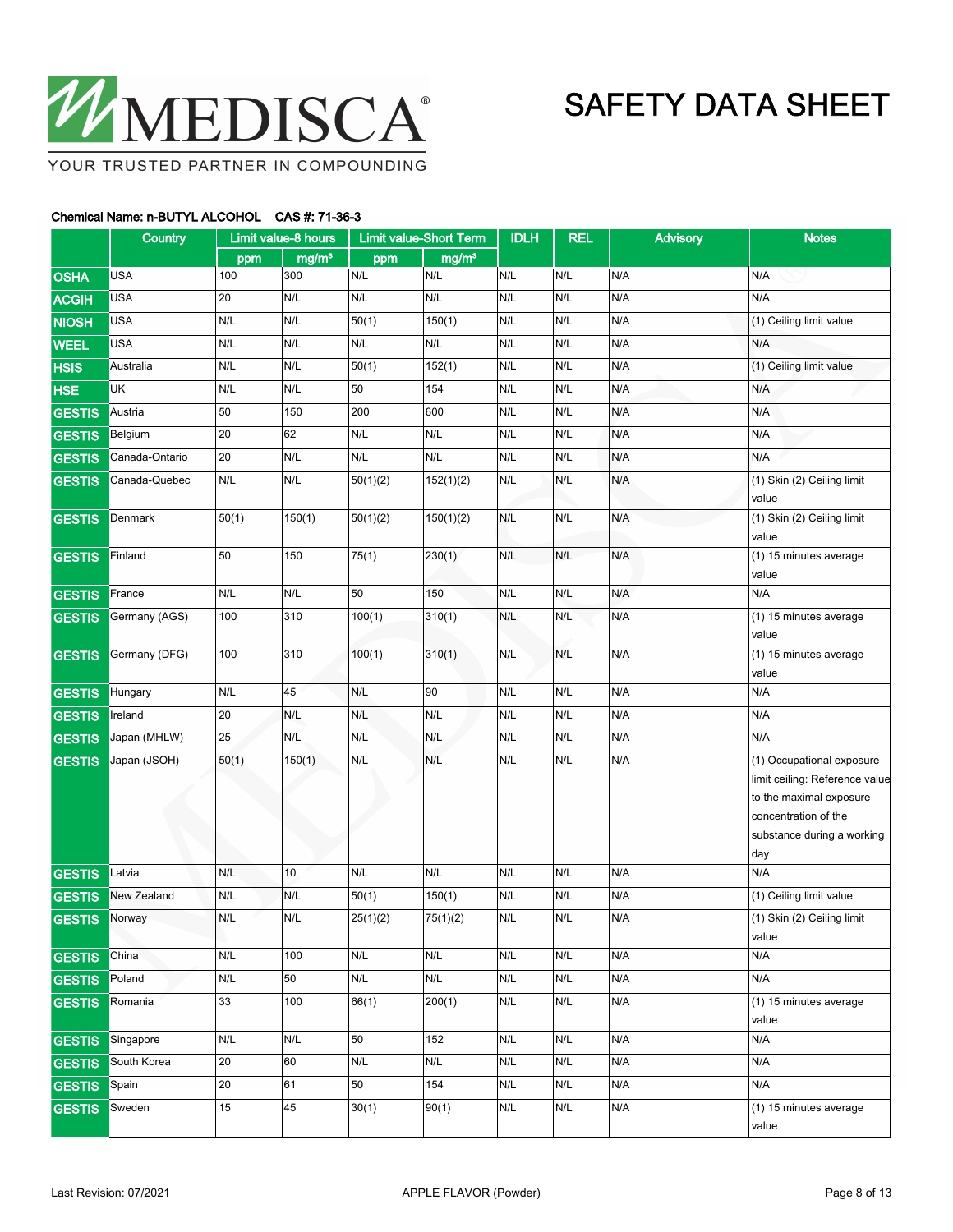

YOUR TRUSTED PARTNER IN COMPOUNDING

| <b>GESTIS</b> | Switzerland | 100 | 310 | 100(1) | 310(1) | N/L | N/L | N/A | 15 minutes average |
|---------------|-------------|-----|-----|--------|--------|-----|-----|-----|--------------------|
|               |             |     |     |        |        |     |     |     | l value<br>.       |

### Chemical Name: n-HEXANOL CAS #: 111-27-3

|               | Country            |       | Limit value-8 hours |          | <b>Limit value-Short Term</b> | <b>IDLH</b> | <b>REL</b> | <b>Advisory</b> | <b>Notes</b>                                                        |
|---------------|--------------------|-------|---------------------|----------|-------------------------------|-------------|------------|-----------------|---------------------------------------------------------------------|
|               |                    | ppm   | mg/m <sup>3</sup>   | ppm      | mg/m <sup>3</sup>             |             |            |                 |                                                                     |
| <b>OSHA</b>   | <b>USA</b>         | N/L   | N/L                 | N/L      | N/L                           | N/L         | N/L        | N/A             | N/A                                                                 |
| <b>ACGIH</b>  | <b>USA</b>         | N/L   | N/L                 | N/L      | N/L                           | N/L         | N/L        | N/A             | N/A                                                                 |
| <b>NIOSH</b>  | <b>USA</b>         | N/L   | N/L                 | N/L      | N/L                           | N/L         | N/L        | N/A             | N/A                                                                 |
| <b>WEEL</b>   | <b>USA</b>         | N/L   | N/L                 | N/L      | N/L                           | N/L         | N/L        | N/A             | N/A                                                                 |
| <b>HSIS</b>   | Australia          | N/L   | N/L                 | N/L      | N/L                           | N/L         | N/L        | N/A             | N/A                                                                 |
| <b>HSE</b>    | <b>UK</b>          | N/L   | N/L                 | N/L      | N/L                           | N/L         | N/L        | N/A             | N/A                                                                 |
| <b>GESTIS</b> | Germany(AGS)       | 25(1) | 105(1)              | 25(1)(2) | 105(1)(2)                     | N/L         | N/L        | N/A             | (1) Inhalable fractionand<br>vapour (2) 15 minutes<br>average value |
| <b>GESTIS</b> | Romania            | 36    | 150                 | 60(1)    | 250(1)                        | N/L         | N/L        | N/A             | (1) 15 minutes average<br>value                                     |
| <b>GESTIS</b> | <b>Add Country</b> | N/L   | N/L                 | N/L      | N/L                           | N/L         | N/L        | N/A             | N/A                                                                 |

N/L = Not listed ; N/A = Not Available

PELs are 8-hour TWAs = Limit value - Eight hours

Ceiling or Short-Term TWA = STEL = Limit value - Short term

EXPOSURE GUIDELINES

Consult local authorities for provincial or state exposure limits. Particulates not otherwise regulated, respirable fraction: 5 mg/m³

PERSONAL PROTECTIVE EQUIPMENT

Eyes: Wear appropriate protective eyeglasses or chemical safety goggles as described by WHMIS or OSHA's eye and face protection regulations in 29 CFR 1910.133 or European Standard EN166. Skin: Wear appropriate gloves to prevent skin exposure. Clothing: Wear appropriate protective clothing to minimize contact with skin. Respirators: Follow WHMIS or OSHA respirator regulations found in 29 CFR 1910.134 or European Standard EN 149. Use a NIOSH/MSHA or European Standard EN 149 approved respirator if exposure limits are exceeded or if irritation or other symptoms are experienced. Thermal Hazards: For products representing a thermal hazard, appropriate Personal Protective Equipment should be used.

SPECIFIC ENGINEERING CONTROLS Adequate mechanical ventilation. Fumehood, eye wash station, and safety shower.

## **SECTION 9: PHYSICAL AND CHEMICAL PROPERTIES**

| <b>PHYSICAL STATE</b>                      | Solid                                  |                                                       |                        |               |                                            |                                                     |  |  |  |
|--------------------------------------------|----------------------------------------|-------------------------------------------------------|------------------------|---------------|--------------------------------------------|-----------------------------------------------------|--|--|--|
| <b>DESCRIPTION</b>                         |                                        | Off-white to white powder with typical odor of apple. |                        |               |                                            |                                                     |  |  |  |
| <b>SOLUBILITY</b>                          |                                        | Sparingly soluble in water.                           |                        |               |                                            |                                                     |  |  |  |
| <b>ODOR</b>                                |                                        | Characteristic odor                                   |                        |               |                                            |                                                     |  |  |  |
| <b>FLAMMABILITY</b>                        | May be combustible at high temperature |                                                       |                        |               |                                            |                                                     |  |  |  |
| <b>AUTO-IGNITION</b><br><b>TEMPERATURE</b> |                                        | Not available                                         | <b>BOILING POINT</b>   | Not available | <b>DECOMPOSITION</b><br><b>TEMPERATURE</b> | Not available                                       |  |  |  |
| <b>EVAPORATION RATE</b>                    |                                        | Not available                                         | <b>EXPLOSIVE LIMIT</b> | Not available | <b>FLASH POINT</b>                         | $>93^{\circ}$ C, $>199.4^{\circ}$ F<br>(closed cup) |  |  |  |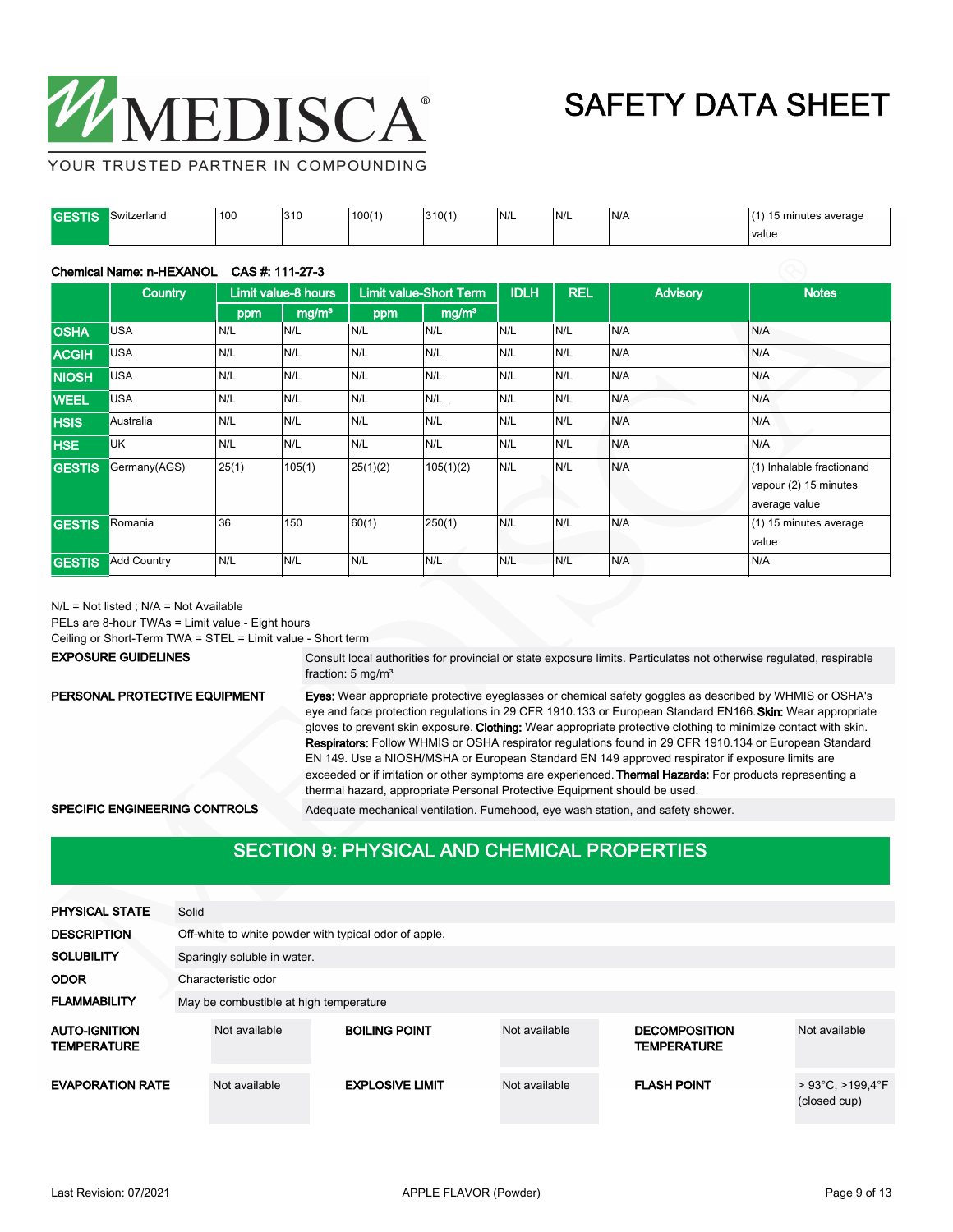

| log P<br>(OCTANOL-WATER)                 | Not available | <b>LOWER FLAMMABLE/</b><br><b>EXPLOSIVE LIMIT(S)</b> | Not available | <b>MELTING/FREEZING</b><br><b>POINT</b>              | Not available       |
|------------------------------------------|---------------|------------------------------------------------------|---------------|------------------------------------------------------|---------------------|
| <b>ODOR THRESHOLD</b>                    | Not available | <b>OXIDIZING PROPERTY</b>                            | Not available | pH                                                   | $3.20 - 3.80(10\%)$ |
| <b>RELATIVE DENSITY</b><br>$(WATER = 1)$ | Not available | <b>SPECIFIC GRAVITY</b>                              | Not available | <b>UPPER FLAMMABLE/</b><br><b>EXPLOSIVE LIMIT(S)</b> | Not available       |
| <b>VAPOR DENSITY</b><br>$(AIR = 1)$      | Not available | <b>VAPOR PRESSURE</b>                                | Not available | <b>VISCOSITY</b>                                     | Not available       |

The physical data presented above are typical values and should not be construed as a specification.

### SECTION 10: STABILITY AND REACTIVITY

| <b>REACTIVITY</b>                                 | Not established.                                                                           |  |  |  |  |  |  |
|---------------------------------------------------|--------------------------------------------------------------------------------------------|--|--|--|--|--|--|
| <b>CHEMICAL STABILITY</b>                         | Stable under recommended storage conditions.                                               |  |  |  |  |  |  |
| <b>INCOMPATIBLE MATERIALS</b>                     | Strong oxidants.                                                                           |  |  |  |  |  |  |
| <b>HAZARDOUS DECOMPOSITION</b><br><b>PRODUCTS</b> | Toxic fumes of carbon monoxide, carbon dioxide, nitrogen oxides and other gases may occur. |  |  |  |  |  |  |
| <b>HAZARDOUS POLYMERIZATION</b>                   | Will not occur.                                                                            |  |  |  |  |  |  |
| POSSIBLITY OF HAZARDOUS<br><b>REACTION</b>        | Not established.                                                                           |  |  |  |  |  |  |
| <b>CONDITIONS TO AVOID</b>                        | Moisture, sunlight and extreme temperatures.                                               |  |  |  |  |  |  |

### SECTION 11: TOXICOLOGICAL INFORMATION

| <b>ACUTE TOXICITY</b>                              | <b>ACETALDEHYDE</b><br>Oral: Rat: LD50: (mg/kg): 660<br>Dermal: Rabbit: LD50: (mg/kg): Not available<br>Inhalation: Rat: LC50: (mg /L/4hr): Not available<br>n-HEXANOL<br>Oral: Rat: LD50: (mg/kg): 720<br>Dermal: Rabbit: LD50: (mg/kg): 1500<br>Inhalation: Rat: LC50: (mg /L/4hr): Not available<br><b>N-BUTYL ALCOHOL</b><br>Oral: Rat: LD50: (mg/kg): 700<br>Dermal: Rabbit: LD50: (mg/kg): 3402 |
|----------------------------------------------------|-------------------------------------------------------------------------------------------------------------------------------------------------------------------------------------------------------------------------------------------------------------------------------------------------------------------------------------------------------------------------------------------------------|
|                                                    | Inhalation: Rat: LC50: (mg /L/4hr): Not available                                                                                                                                                                                                                                                                                                                                                     |
| <b>SKIN CORROSION/IRRITATION</b>                   | Due to lack of data the classification is not possible.                                                                                                                                                                                                                                                                                                                                               |
| <b>SERIOUS EYE DAMAGE/EYE</b><br><b>IRRITATION</b> | Based on available data, the classification criteria are not met.<br>Causes serious eye damage.                                                                                                                                                                                                                                                                                                       |
| <b>RESPIRATORY SENSITIZATION</b>                   | Based on available data, the classification criteria are not met.<br>May cause an allergic reaction.                                                                                                                                                                                                                                                                                                  |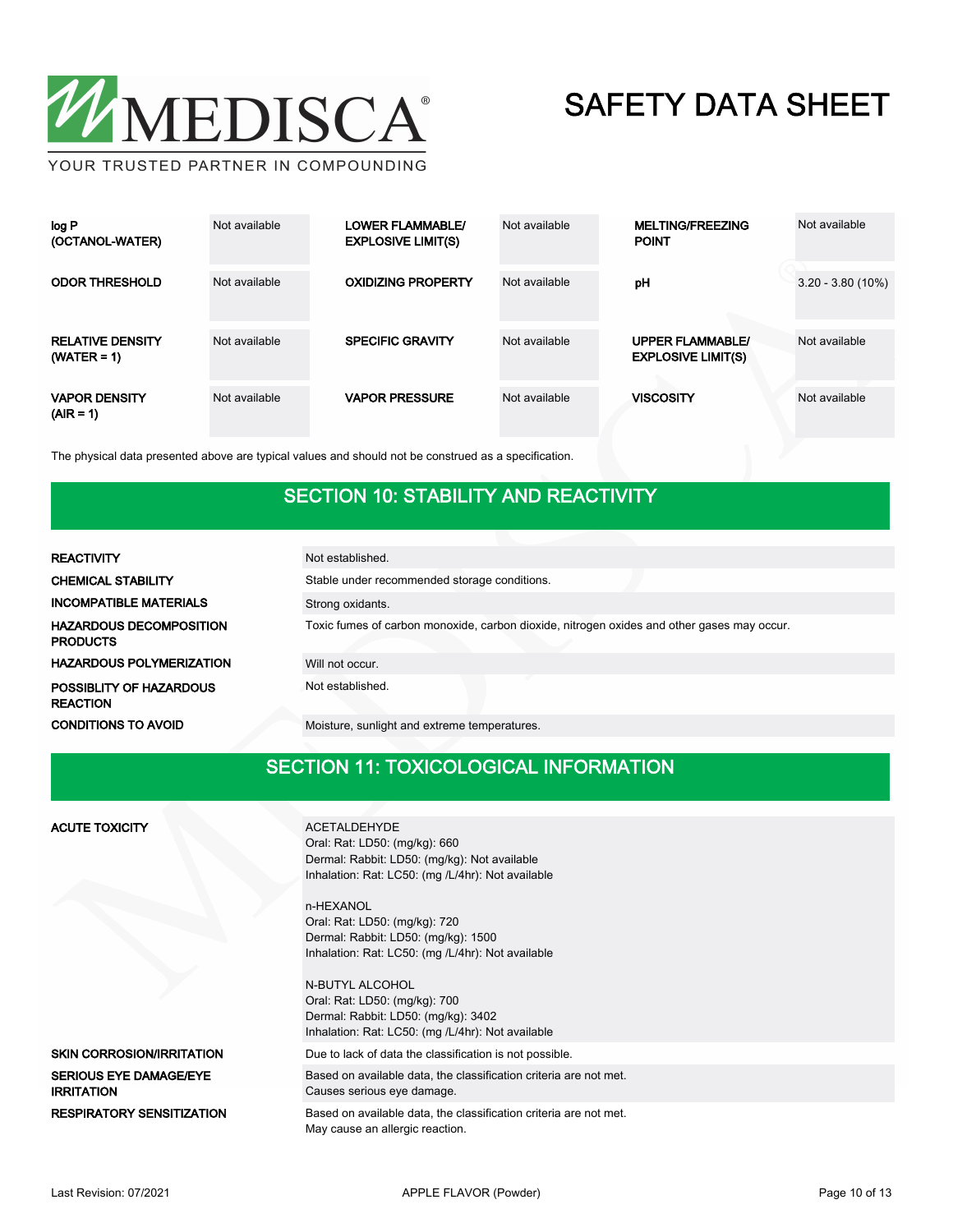

| <b>SKIN SENSITIZATION</b>                                         | Due to lack of data the classification is not possible.                                  |                                                                                                                                                                                                                                                                    |  |  |  |  |  |
|-------------------------------------------------------------------|------------------------------------------------------------------------------------------|--------------------------------------------------------------------------------------------------------------------------------------------------------------------------------------------------------------------------------------------------------------------|--|--|--|--|--|
| <b>GERM CELL MUTAGENICITY</b>                                     |                                                                                          | Due to lack of data the classification is not possible.                                                                                                                                                                                                            |  |  |  |  |  |
| <b>CARCINOGENICITY</b>                                            | <b>OSHA</b>                                                                              | ACETALDEHYDE is listed.<br>Based on the compositional information available from the supplier, no other component of<br>this product, present at $\geq 0.1\%$ , is listed.                                                                                         |  |  |  |  |  |
|                                                                   | <b>NTP</b>                                                                               | ACETALDEHYDE is reasonably anticipated to be a human carcinogen.<br>Based on the compositional information available from the supplier, no other component of<br>this product, present at $\geq 0.1\%$ , is listed.                                                |  |  |  |  |  |
|                                                                   | <b>IARC</b>                                                                              | ACETALDEHYDE is listed in group 2b (possibly carcinogenic to humans).<br>Based on the compositional information available from the supplier, no other component of<br>this product, present at ≥0.1%, has been evaluated.                                          |  |  |  |  |  |
|                                                                   | California<br>Proposition 65                                                             | This product contains the following chemical known to the State of California to cause<br>cancer: ACETALDEHYDE.<br>Based on the compositional information available from the supplier, no other component of<br>this product, present at $\geq 0.1\%$ , is listed. |  |  |  |  |  |
| ADDITIONAL CARCINOGENICITY<br><b>INFORMATION</b>                  | Due to lack of data the classification is not possible.                                  |                                                                                                                                                                                                                                                                    |  |  |  |  |  |
| <b>REPRODUCTIVE TOXICITY</b>                                      |                                                                                          | Due to lack of data the classification is not possible.                                                                                                                                                                                                            |  |  |  |  |  |
| <b>SPECIFIC TARGET ORGAN TOXICITY -</b><br><b>SINGLE EXPOSURE</b> |                                                                                          | Due to lack of data the classification is not possible.                                                                                                                                                                                                            |  |  |  |  |  |
| SPECIFIC TARGET ORGAN TOXICITY -<br><b>REPEATED EXPOSURE</b>      |                                                                                          | Due to lack of data the classification is not possible.                                                                                                                                                                                                            |  |  |  |  |  |
| <b>ASPIRATION HAZARDS</b>                                         |                                                                                          | Due to lack of data the classification is not possible.                                                                                                                                                                                                            |  |  |  |  |  |
| <b>SIGNS AND SYMPTOMS OF</b><br><b>EXPOSURE</b>                   | Not expected to present a significant hazard under anticipated conditions of normal use. |                                                                                                                                                                                                                                                                    |  |  |  |  |  |
| POTENTIAL HEALTH EFFECTS                                          | Inhalation                                                                               | May be harmful if inhaled. May cause respiratory tract irritation.                                                                                                                                                                                                 |  |  |  |  |  |
|                                                                   | Ingestion                                                                                | May be harmful if swallowed in large quantities.                                                                                                                                                                                                                   |  |  |  |  |  |
|                                                                   | <b>Skin</b>                                                                              | May be harmful if absorbed through skin. May cause skin irritation. May cause an allergic<br>reaction.                                                                                                                                                             |  |  |  |  |  |
|                                                                   | Eyes                                                                                     | Causes serious eye damage.                                                                                                                                                                                                                                         |  |  |  |  |  |

## SECTION 12: ECOLOGICAL INFORMATION

| <b>TOXICITY</b>                  | EC50: 48 Hr: Crustacea: (mg/L): Not available<br>LC50: 96 Hr: Fish: (mg/L): Not available<br>EC50: 72 or 96Hr: Algae (or other aqua plants): (mg/L): Not available |  |  |  |  |  |
|----------------------------------|--------------------------------------------------------------------------------------------------------------------------------------------------------------------|--|--|--|--|--|
| PERSISTENCE AND DEGRADABILITY    | Not available                                                                                                                                                      |  |  |  |  |  |
| <b>BIOACCUMULATIVE POTENTIAL</b> | Not available                                                                                                                                                      |  |  |  |  |  |
| <b>MOBILITY IN SOIL</b>          | Sparingly soluble in water.                                                                                                                                        |  |  |  |  |  |
| <b>OTHER ADVERSE EFFECTS</b>     | Not available                                                                                                                                                      |  |  |  |  |  |
|                                  | This product is not intended to be released into the environment                                                                                                   |  |  |  |  |  |

### SECTION 13: DISPOSAL CONSIDERATIONS

WASTE DISPOSAL **Dispose of in accordance with federal / local laws and regulations**. Avoid release into the environment.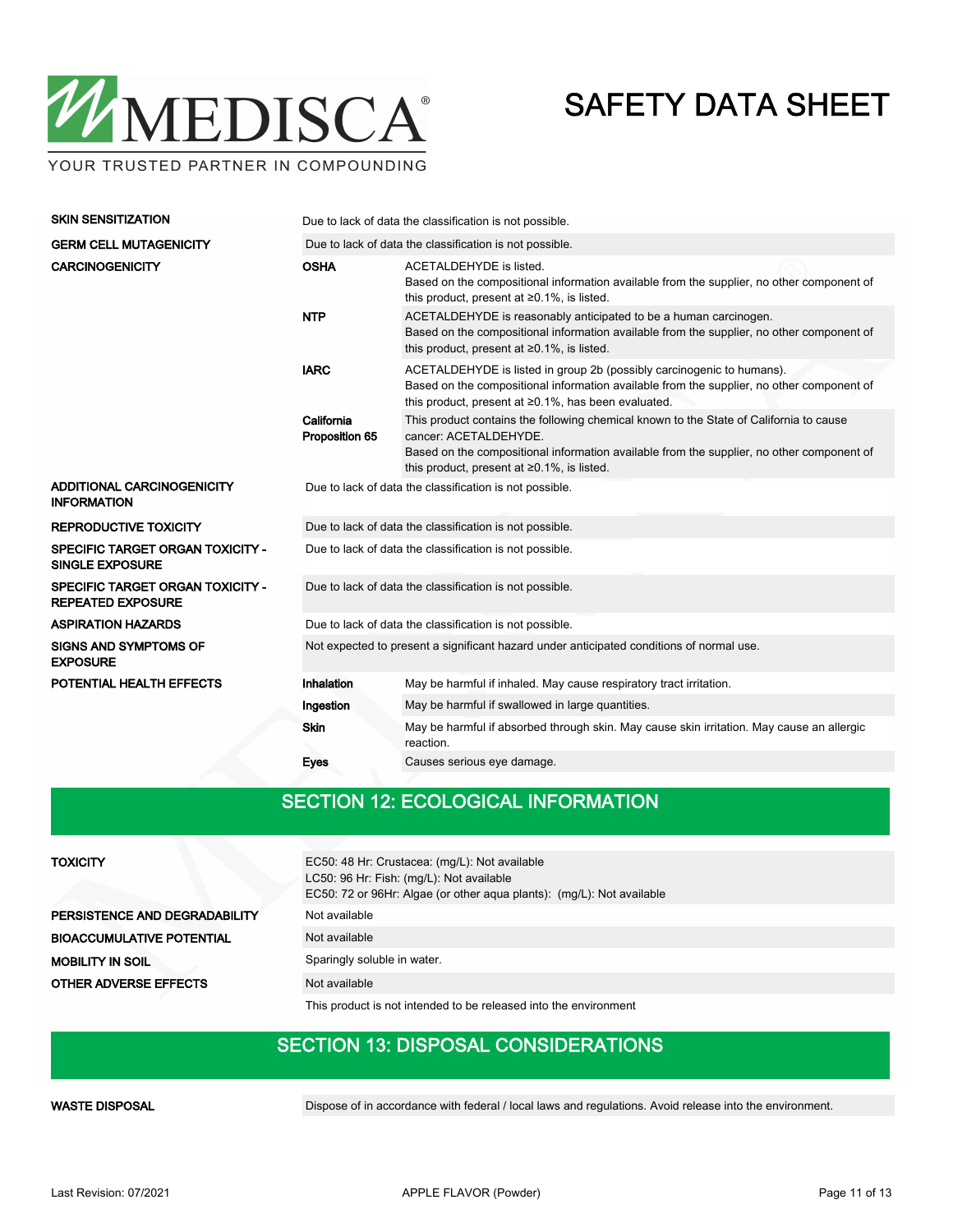

## SECTION 14: TRANSPORT INFORMATION

| UN PROPER SHIPPING NAME                                                                            | Not dangerous good |  |  |
|----------------------------------------------------------------------------------------------------|--------------------|--|--|
| UN NUMBER                                                                                          | Not applicable     |  |  |
| <b>CLASS</b>                                                                                       | Not applicable     |  |  |
| <b>PACKING GROUP</b>                                                                               | Not applicable     |  |  |
| <b>AUSTRALIA</b>                                                                                   |                    |  |  |
| <b>HAZCHEM</b>                                                                                     | Not applicable     |  |  |
| <b>EU</b><br>TRANSPORT IN BULK ACCORDING TO<br>ANNEX II OF MARPOL 73/78 AND THE<br><b>IBC CODE</b> | <b>Not Listed</b>  |  |  |
| <b>ENVIRONMENTAL HAZARDS</b>                                                                       | Not available      |  |  |
| <b>SPECIAL SHIPPING INFORMATION</b>                                                                | Not applicable     |  |  |
|                                                                                                    |                    |  |  |

## SECTION 15: REGULATORY INFORMATION

### UNITED STATES REGULATIONS

| <b>Chemical Name</b><br>& CAS | <b>CERCLA</b><br><b>40 CFR</b><br>Part 302.4 | <b>SARA (Title III)</b><br><b>40 CFR</b><br>Part 372.65 | <b>Appendix A</b> | EPA 40 CFR Part 355<br><b>Appendix B</b> | Pennsylvania | Right-to-know<br><b>New Jersey</b> | Massachusetts <b>b</b> | California<br>Prop 65 |
|-------------------------------|----------------------------------------------|---------------------------------------------------------|-------------------|------------------------------------------|--------------|------------------------------------|------------------------|-----------------------|
| ACETALDEHYDE 75-07-0          |                                              |                                                         | N/L               | N/L                                      |              |                                    |                        |                       |
| n-BUTYL ALCOHOL 71-36-3       |                                              |                                                         | N/L               | N/L                                      |              |                                    |                        | N/L                   |
| n-HEXANOL 111-27-3            | N/L                                          | N/L                                                     | N/L               | N/L                                      |              |                                    | N/L                    | N/L                   |
| ACETIC ACID 64-19-7           | N/L                                          | N/L                                                     | N/L               | N/L                                      |              |                                    |                        | N/L                   |
| (E)-2-HEXENAL 6728-26-3       | N/L                                          | N/L                                                     | N/L               | N/L                                      | N/L          | N/L                                | N/L                    | N/L                   |

N/L = Not Listed; X = Listed

### AUSTRALIAN REGULATIONS

| <b>Chemical Name</b><br>& CAS | <b>Poisons and Therapeutic</b><br><b>Goods Requlation</b> | <b>Therapeutic Goods</b><br>Act | <b>Code of Practices -</b><br><b>Illicit Drug</b><br><b>Precursors</b> |  |
|-------------------------------|-----------------------------------------------------------|---------------------------------|------------------------------------------------------------------------|--|
| ACETALDEHYDE 75-07-0          | N/L                                                       | N/L                             | Listed as Category II                                                  |  |
| n-BUTYL ALCOHOL 71-36-3       | N/L                                                       | N/L                             | N/L                                                                    |  |
| n-HEXANOL 111-27-3            | N/L                                                       | N/L                             | N/L                                                                    |  |
| ACETIC ACID 64-19-7           | N/L                                                       | Listed as Schedule 2            | Listed as Category III                                                 |  |
| (E)-2-HEXENAL 6728-26-3       | N/L                                                       | N/L                             | N/L                                                                    |  |

N/L = Not Listed

### EU REGULATIONS